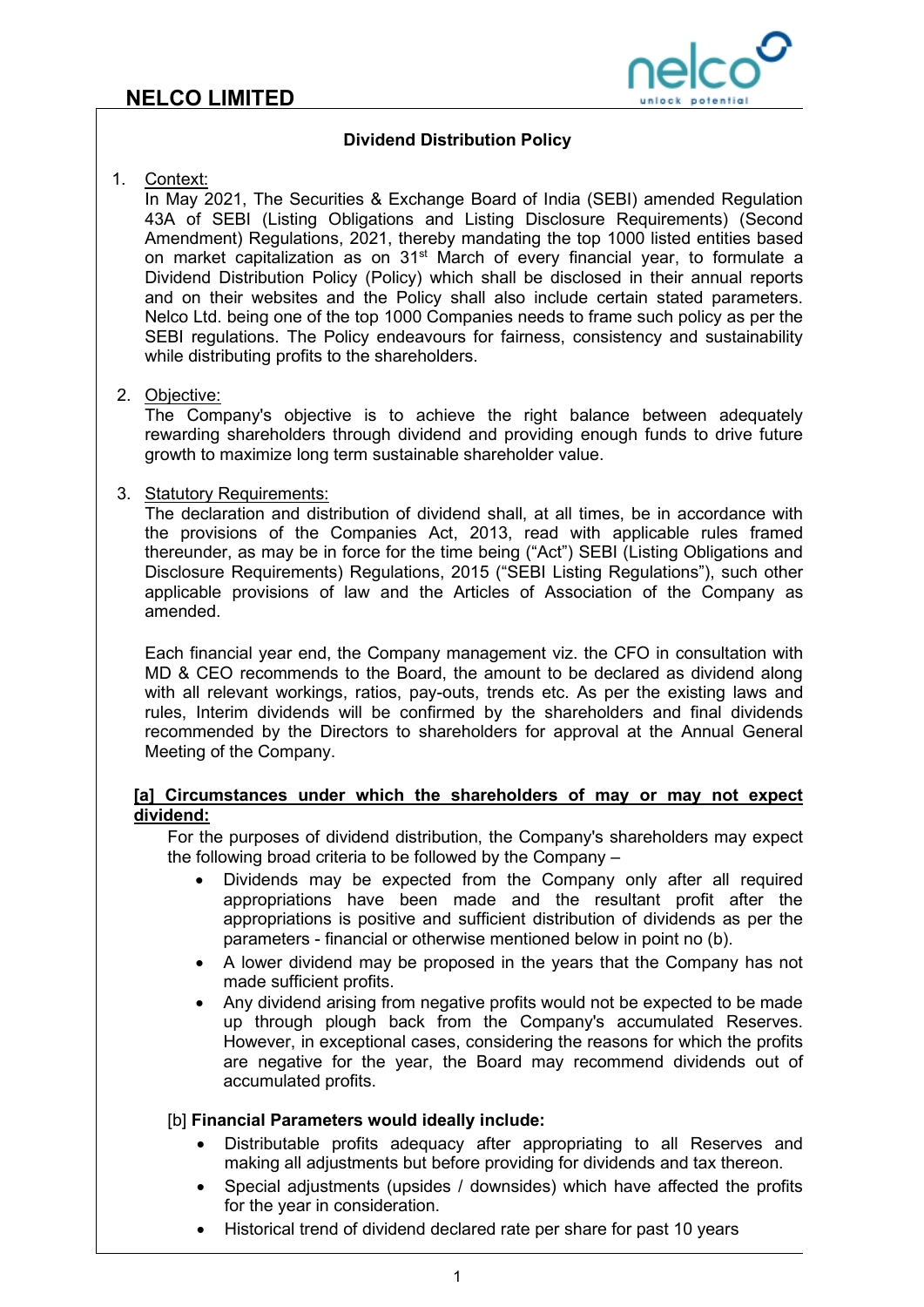

# **NELCO LIMITED**

- Total payout of dividend and dividend tax on the same
- Payout ratio on PAT and Distributable profits
- Earnings per share on distributable profits
- Cash availability for paying the proposed dividend

# [c] **Internal and External factors to be viewed:**

- Profits projected for the ensuing financial year.
- Consolidated profits of Nelco group.
- State of the economy.
- Change in rules, regulations and compliances.
- Restrictions under applicable laws including tax laws.
- Working capital needs of the Company.
- Projects in hand and support required to complete the projects from Parent Company.
- Adequacy of the Company's current and projected Cash flows.
- Dividend pay-out ratios of the Companies in same Industry.
- Debt reduction plans of the Company.
- Securities buy-back plan if any.
- Mode of funding of the dividends proposed to be declared and cost of borrowings /internal accruals.
- Necessity to maintain adequate Reserves for future Contingencies which have not yet materialized and are thus not currently accounted for.
- Covenants in loan agreements, Debt servicing obligations and Debt maturity profile.

# [d] **Utilisation of Retained Earnings:**

The Board may retain Company's earnings in order to make better use of the available funds and increase the value of the stakeholders in the long run. The decision of utilization of the retained earnings shall be based on the following factors:

- Invest in long term strategic plans, invest in existing projects, modernization, new projects or growth areas, diversification approved by the Board, retiring high-cost debt etc.
- The Company, on behalf of the shareholders, shall strive to grow its retained earnings at a rate which would be higher than the risk-free rate of return that can be earned alternatively.
- The Company would also check its retained earnings vis-a-vis the debtequity profile and ROE levels for the long-term investors of the Company.
- Such other criteria as the Board may deem fit from time to time.

# [e] **Parameters that shall be adopted with regard to various classes of shares:**

• As and when Company issues other kind of shares, the Board may suitably amend this policy.

# [f] **Others:**

- This policy may be disclosed as per Regulations applicable.
- This policy may be subject to revision/amendment as per MCA / SEBI guidelines issued from time to time.
- Company may modify the policy by adding, deleting or altering some provisions as deemed fit.
- If revision/amendments are not consistent with the existing practice followed, then such revision/amendments will super cede and the provisions will be modified accordingly.